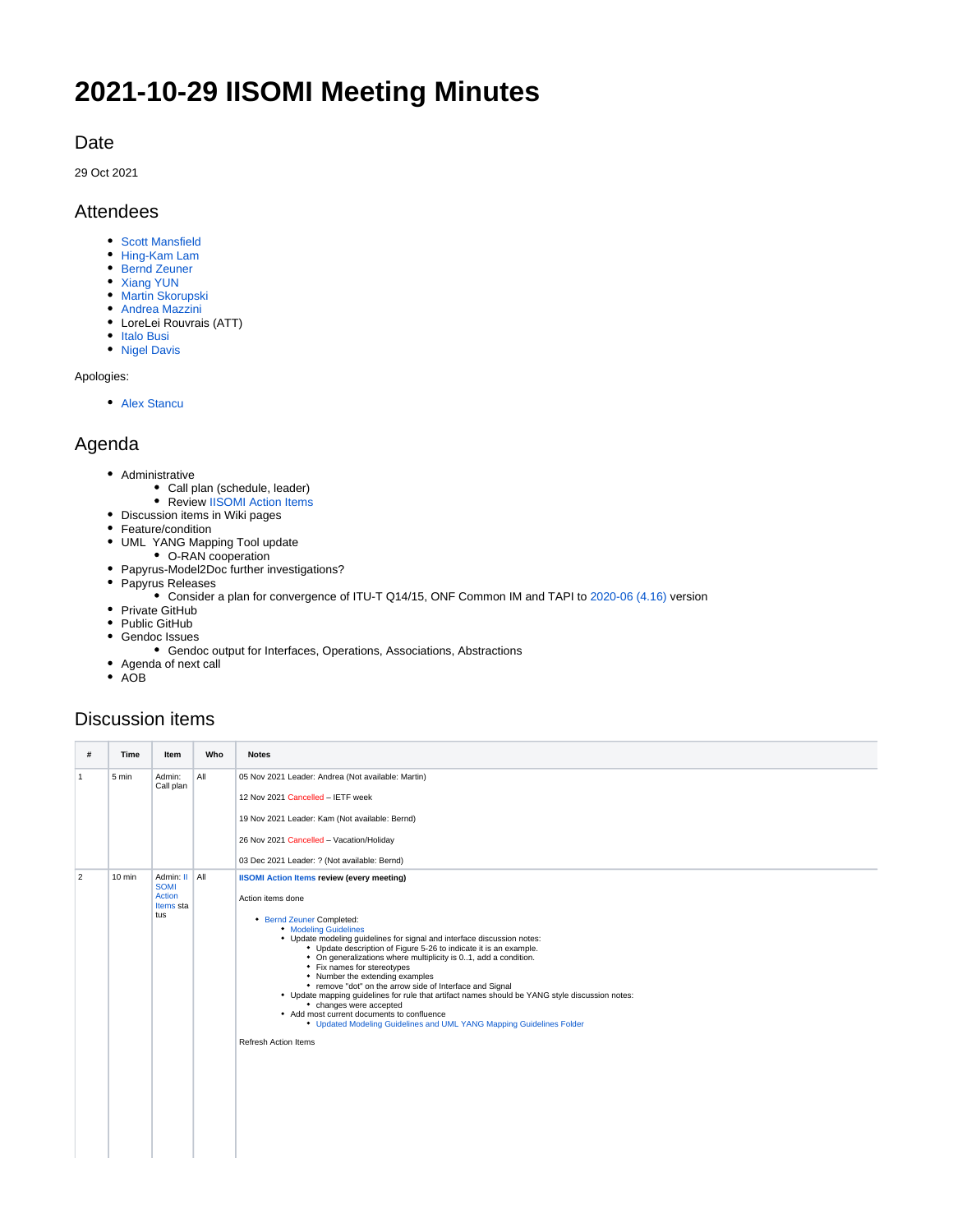- . [Nigel Davis](https://wiki.opennetworking.org/display/~ndavis@ciena.com) 19 Nov 2021 Review proposal for "UML comments often include construct name formatted according to the UML quidelines. When the UML is converted to
	- Yang the construct names are then incorrectly formatted." (in minutes [2021-07-30 IISOMI Meeting Minutes](https://wiki.opennetworking.org/display/OIMT/2021-07-30+IISOMI+Meeting+Minutes)).<br>Current state: The Yang has UML formatted names in it. The user is required to simply deal with this. There have not
		- comments are confusing. It may be beneficial to add notes to the read-me or similar to explain the formatting transition.<br>The 'description' text often includes names of properties, classes etc. that are in 'camel case' as
- 
- a hyphen (e.g., HyphenCase hyphen-case)."<br>[Scott Mansfield](https://wiki.opennetworking.org/display/~scott.mansfield) 19 Nov 2021 To take the gendoc examples from the guidelines and perform regression test.<br>Scott Mansfield 19 Nov 2021 To investigate why none of the <<cond>> is with no success
	- Probably need to review the UML metadata • Andrea was able to print the target string
	-
	- [Scott Mansfield](https://wiki.opennetworking.org/display/~scott.mansfield) 19 Nov 2021 To investigate how to get client and server values for an abstraction.  $\overline{\phantom{a}}$
- Use of git may be problematic as we have multiple repositories.
- v [Nigel Davis](https://wiki.opennetworking.org/display/~ndavis@ciena.com) 19 Nov 2021 determine whether ONF can create IISOMI Jira.

Finished Actions

- [Italo Busi](https://wiki.opennetworking.org/display/~ibusi) 08 Oct 2021 To verify and confirm that an "Extended composition" can also be used with Interfaces and Signals.
	- One extension class can be used to extend multiple base classes. This is useful when considering Yang
	-

| (itut-eth-linear-protection::ObjectClasses)<br>EthLinearProtection                                                                                                                                                                                                   |                               | «Interface»<br>EthLinearProtectionActions |  |
|----------------------------------------------------------------------------------------------------------------------------------------------------------------------------------------------------------------------------------------------------------------------|-------------------------------|-------------------------------------------|--|
| [5] (partOfObjectKey=1 } elpid: Integer [1]                                                                                                                                                                                                                          | EthLinearProtectionHasActions | (itut-eth-linear-protection::Interfaces)  |  |
| protectionAndBridgeType: ProtectionAndBridgeType [1] = 1-for-1-bidirectional-wi<br>Fa «Reference» sdProtectionEnabled: SdProtectionType [1] = disabled<br>E «Reference» reversionMode: ReversionMode [1] = revertive<br>E «Reference» waitToRestore: Integer [1] = 5 | «ExtendedComposite»           | 器<br>externalCommand0                     |  |
| E «Reference» holdOffTime: Integer [1] = 0<br>E «Experimental» sncpGroupState: SncpGroupState [1] = NA                                                                                                                                                               |                               |                                           |  |

273 "The maintenance group (MG) monitoring the working path."; leaf protection-path-mg { 276<br>276<br>278<br>279 type leafref {<br>type leafref {<br>- path "/dotlq-cfm:cfm/dotlq-cfm:maintenance-group" +<br>"/dotlq-cfm:maintenance-group-id"; )<br>must . != ../working-path-mg' {<br>error-message<br>"The MS monitoring the protection path shall be<br>different from the MS monitoring the working path.";  $\frac{28}{280}$ <br>280<br>281 283<br>284<br>285<br>286<br>287<br>288<br>289<br>290 ∴ì mandatory true; description action external-command { 290<br>291<br>292<br>293<br>294 descriptio  $m$ mande " $\cdot$ "Actions for linear py<br>
ipput (<br>
leaf command-type {<br>
type command-type;<br>
mandatory true;<br>
description<br>
"The type of the  $295$ 296<br>297 mal command." 298 299  $\rightarrow$  $\bar{1}$  $\rightarrow$  $\begin{array}{c} \begin{array}{c} \hline \end{array} \\ \hline \end{array}$  $\frac{302}{303}$ . Nigel noted that the decision had been made to separate operations from object classes as the target was intent based interactions where there is no direct operati on an object. Bernd also noted that there is a to separate static and dynamic. Italo noted that signal should also be considered It was agreed that interface and signal could both extend object classes but object classes cannot extend signal or interface.  $\overline{\mathbf{v}}$ [Bernd Zeuner](https://wiki.opennetworking.org/display/~b.zeuner@telekom.de) 15 Oct 2021 Update modeling guidelines with "interface and signal can both extend object classes but object classes cannot extend signal or interface [Bernd Zeuner](https://wiki.opennetworking.org/display/~b.zeuner@telekom.de) 08 Oct 2021 Draft an example Wiki page that capture an discussion item **Bernd explained a discussion items page** Selten / OIMT / IISOMI | ISOMI Discussions **&** <sup>Open</sup> Infor

| s erweitern Alles ausblenden | This area contains the discussion items from the IISOMI meetings. The intention is to continuously add (combine) the item specific minutes in a single place. Once an item is concluded and has been transferred to th |  |  |  |  |  |
|------------------------------|------------------------------------------------------------------------------------------------------------------------------------------------------------------------------------------------------------------------|--|--|--|--|--|
| Core Madel                   | deliverables the item is deleted.                                                                                                                                                                                      |  |  |  |  |  |
| <b>INO2II</b>                |                                                                                                                                                                                                                        |  |  |  |  |  |
| Administration               | Proposed substructure:                                                                                                                                                                                                 |  |  |  |  |  |
| · IISOMI Action Items        | · Modelling Guidelines related items                                                                                                                                                                                   |  |  |  |  |  |
| ISOMI Contributions          | . UML-YANG Mapping Guidelines related items                                                                                                                                                                            |  |  |  |  |  |
| · IISOMI Deliverables        | · Papyrus Guidelines related items<br>· Gendoc related                                                                                                                                                                 |  |  |  |  |  |
| <b>ISOMI Discussions</b>     | · Model2Doc related<br>· GitHub related items                                                                                                                                                                          |  |  |  |  |  |
| > IISOMI Minutes             |                                                                                                                                                                                                                        |  |  |  |  |  |
| ISOMI Presentations          | Keine Sti                                                                                                                                                                                                              |  |  |  |  |  |
| · IISOMI Tooling             |                                                                                                                                                                                                                        |  |  |  |  |  |
|                              |                                                                                                                                                                                                                        |  |  |  |  |  |

The minute taker should copy the text from the minute into relevant pages of the wiki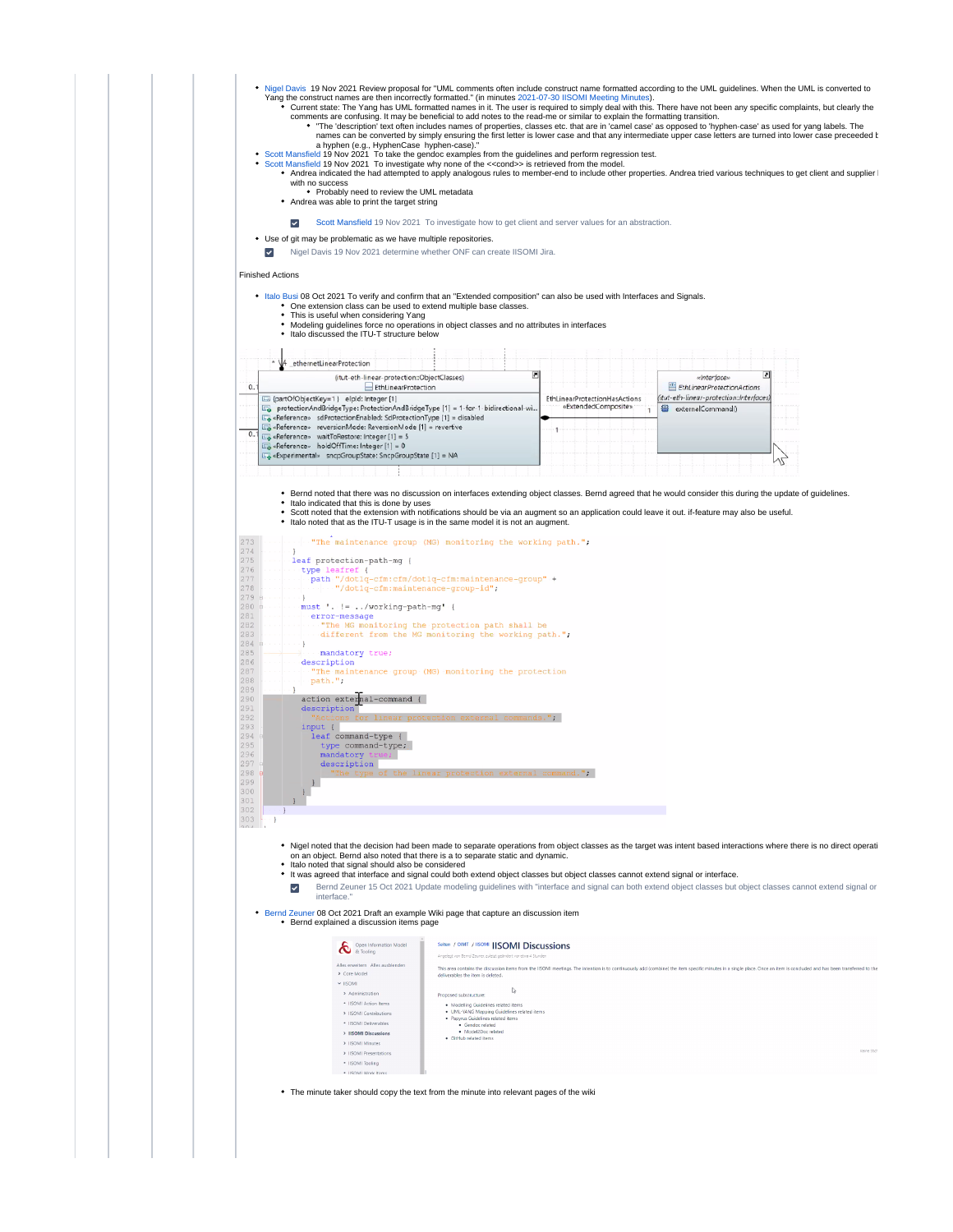|   |        |                                                                                                                |                            | Selten / / Modelling Guldelines related Items Extended composition in UML (including object classes and interfaces)<br>Angelegt von Bernd Zeuner, zuletzt geändert vor etwa 4 Stunden<br>□ 20.08.2021<br>Extended composition in UML (including object classes and interfaces)<br>. See 8/16-17 email thread: RE Questions about the extended composition in UML.msc<br>Also look at the 2021-08-13 IISOMI Meeting Minutes on the discussion of how to display Association information using Gendoc<br>· Two examples<br>· TapiConnectivity.docx (See section 1.2.2)<br>· TapiConnectivitySimple.docx (See section 1.3)<br>· Modeling guidelinesTR-514 (draft)<br>· See Figure 5.26 in section 5.4.2.1 for ExtendedComposite information<br>• See section 5.4.3 for information on Role Type<br>□ 91.10.2021<br>Agreement: Extended composition should also be available for Interfaces and Signals<br>Question: Can one extension class (Class, Interface, Signal) extend more than one base class (Class, Interface, Signal)? -+ Yes<br>• Scott asked why we are not using Jira<br>• Does ONF have a Jira license.<br>• Scott also noted that there was a discussion on use of github for git issues.<br>• If we need a better action tracking system, we should use Jira. |  |  |
|---|--------|----------------------------------------------------------------------------------------------------------------|----------------------------|------------------------------------------------------------------------------------------------------------------------------------------------------------------------------------------------------------------------------------------------------------------------------------------------------------------------------------------------------------------------------------------------------------------------------------------------------------------------------------------------------------------------------------------------------------------------------------------------------------------------------------------------------------------------------------------------------------------------------------------------------------------------------------------------------------------------------------------------------------------------------------------------------------------------------------------------------------------------------------------------------------------------------------------------------------------------------------------------------------------------------------------------------------------------------------------------------------------------------------------------------------------------------|--|--|
|   |        |                                                                                                                |                            | • It was agreed that the current technique leaves the actions smeared and repeated across the minutes.                                                                                                                                                                                                                                                                                                                                                                                                                                                                                                                                                                                                                                                                                                                                                                                                                                                                                                                                                                                                                                                                                                                                                                       |  |  |
| 3 | 15 min | Discussi<br>on items<br>in<br>GitHub<br>Issues                                                                 | <b>Bernd</b><br>Zeuner     | Bernd proposed to capture the discussion items in GitHub Issues than in the IISOMI Meeting Minutes and just provide a link to the GitHubIssue in the minutes. This prevents that<br>the same discussion minutes appear many times in the minutes. Two draft Issues are contained in https://github.com/samans/iisomi-private/issues/1 and https://github.com/samans/iisomi-private/issues/1 and https://github.com<br>/iisomi-private/issues/2 and have been presented at the meeting.<br>At the discussion it was pointed out that<br>• a private repository is not the appropriate place for the items since not everyone has access to this<br>• the ONF GitHub is publicly available but not all participants are allowed to contribute to it<br>• there is no single ONF repository which could host such Issues; IISOMI is spread over many repositories<br>• it might be possible to cover the discussions in Wiki pages<br>• new discussions should be captured in the Meeting Minutes and then copied to the Wiki pages<br>• Bernd Zeuner 08 Oct 2021 Draft an example Wiki page that capture an discussion item                                                                                                                                                    |  |  |
| 3 |        | Feature<br>/condition   Mazzini                                                                                | Andrea                     | https://github.com/samans/iisomi-private/issues/1<br>Andrea highlighted the need to use yang feature/condition capabilities. MEF are planning on introducing updates to TAPI to allow isolation of specific MEF relevant parts.<br>There was a brief related non-IISOMI discussion on interworking between ONF TAPI and MEF.<br>There is a need for tooling support.<br>September 24, October 1: No discussion                                                                                                                                                                                                                                                                                                                                                                                                                                                                                                                                                                                                                                                                                                                                                                                                                                                               |  |  |
|   | 10 min | Extende<br>d<br>composit<br>ion in<br><b>UML</b><br>(includin<br>g object<br>classes<br>and<br>interface<br>s) | <b>Italo Busi</b><br>Hing- | https://github.com/samans/iisomi-private/issues/2<br>Kam Lam   Not discussed. Defer to next call<br>• Extended composition in UML (including object classes and interfaces)<br>• See 8/16-17 email thread: RE Questions about the extended composition in UML.msg<br>. Also look at the 2021-08-13 IISOMI Meeting Minutes on the discussion of how to display Association information using Gendoc<br>• Two examples<br>• TapiConnectivity.docx (See section 1.2.2)<br>• TapiConnectivitySimple.docx (See section 1.3)<br>• Modeling quidelinesTR-514 (draft)<br>• See Figure 5.26 in section 5.4.2.1 for ExtendedComposite information<br>• See section 5.4.3 for information on Role Type<br>September 7, 24: No discussion<br>October 1:<br>Agreement: Extended composition should also be available for Interfaces and Signals.<br>Question: Can one extension class (Class, Interface, Signal) extend more than one base class (Class, Interface, Signal)? Yes<br>• Italo Busi 08 Oct 2021 To verify and confirm that an "Extended composition" can also be used with Interfaces and Signals.                                                                                                                                                                           |  |  |
| 5 | 10 min | Conventi<br>on of<br><b>UML</b><br>property<br>names<br>in<br>documen<br>/commen<br>/descripti<br>on           | Hing-<br><b>Kam Lam</b>    | September 7, 24: No discussion<br>October 1:<br>Mentioning of UML artefact names (UCC) in YANG descriptions creates problems.<br>E.g., TerminationPoint (object class) is converted in YANG to termination-point (statement) but if "TerminationPoint" appears in the related YANG description it is remains<br>TerminationPoint.<br>Agreement: The Mapping Tool should convert also the artefact names within the descriptions to YANG style (i.e., kebab-case). The list of names to be converted in the descriptio<br>is limited to the UML artefact names.<br>• Bernd Zeuner 15 Oct 2021 Update the Mapping Guidelines with a rule that artefact names within the descriptions should be converted to YANG style.                                                                                                                                                                                                                                                                                                                                                                                                                                                                                                                                                        |  |  |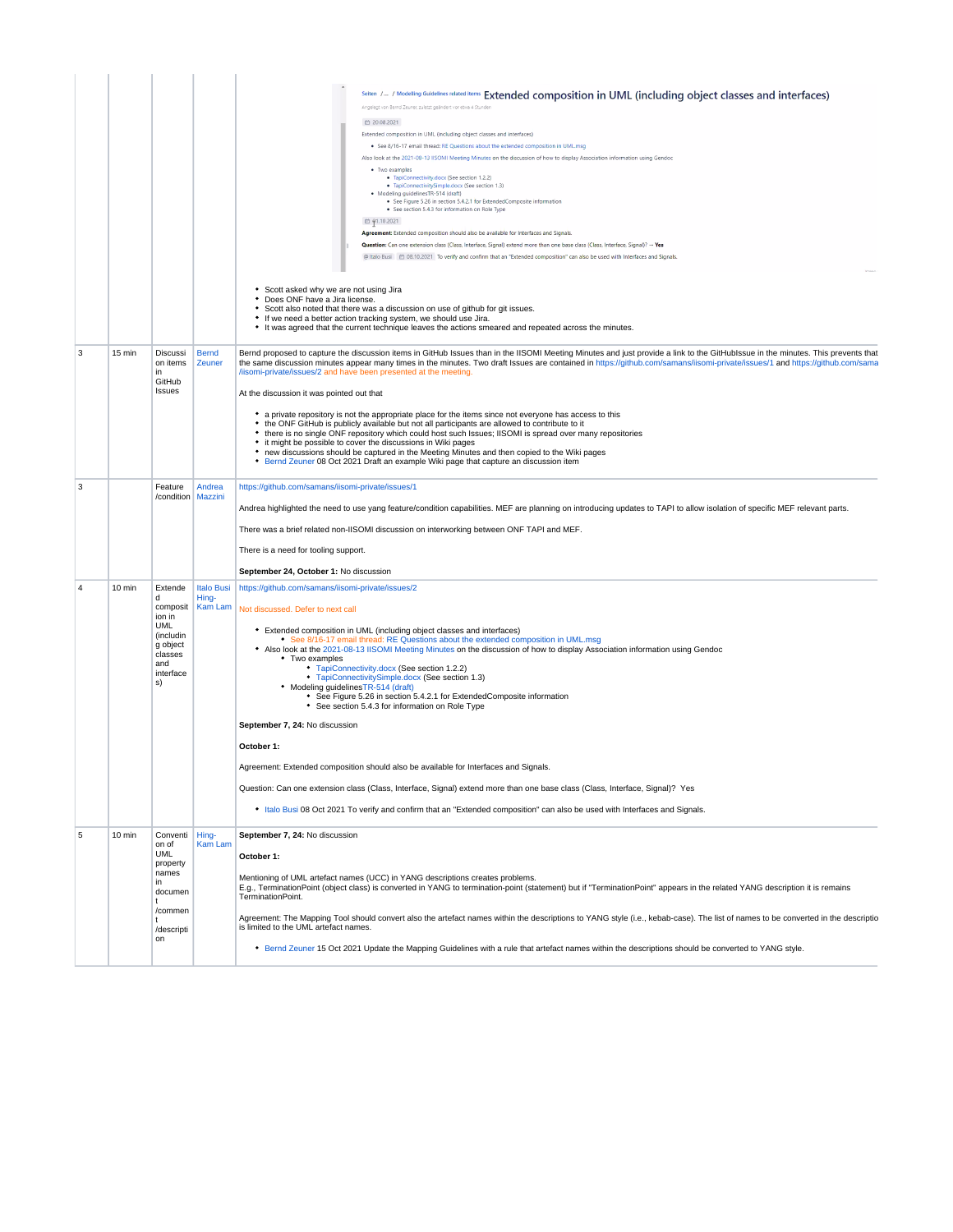| 6              | Papyrus-<br>Model2D<br>oc<br>feature    | <b>Scott</b><br>Mansfield        | May 14: 2021-05-14 IISOMI Meeting notes<br>Scott Mansfield presented the Model2Doc feature from Papyrus<br>· still in pre-release state<br>• need to install Model2Doc tool integrated into Eclipse 2021-03 (nightly build) and Papyrus 5.1 (nightly) and Model2Doc (0.8.0 nightly)<br>• requires Java version greater than 11<br>• creates Word files<br>• need to check if Model2Doc provides at least the functionality of Gendoc<br>• Gendoc does not work with newer Papyrus versions (see below)<br>• Further investigation is required<br>. Work continues to create a model2doc template that produces the same material as the gendoc template (class/attribute/datatype/stereotype etc.)<br>GenDoc no longer work with Eclipse Papyrus 2020-06.<br>May 28: 2021-05-28 IISOMI Meeting notes<br>• Scott Mansfield will check whether the current statement in Papyrus Releases is valid, i.e. that Gendoc couldn't work with 2020-12 (4.18) Eclipse release.<br>• Scott Mansfield indicates that in O-RAN they are deprecating Papyrus in favor of direct editing of data models together with PlantUML.<br>September 7, 24, October 1: No discussion |  |  |
|----------------|-----------------------------------------|----------------------------------|---------------------------------------------------------------------------------------------------------------------------------------------------------------------------------------------------------------------------------------------------------------------------------------------------------------------------------------------------------------------------------------------------------------------------------------------------------------------------------------------------------------------------------------------------------------------------------------------------------------------------------------------------------------------------------------------------------------------------------------------------------------------------------------------------------------------------------------------------------------------------------------------------------------------------------------------------------------------------------------------------------------------------------------------------------------------------------------------------------------------------------------------------------------|--|--|
| $\overline{7}$ | Papyrus                                 | All                              | Consider a plan for convergence of ITU-T Q14/15, ONF Common IM and TAPI to 2020-06 (4.16) version                                                                                                                                                                                                                                                                                                                                                                                                                                                                                                                                                                                                                                                                                                                                                                                                                                                                                                                                                                                                                                                             |  |  |
|                | Releases                                |                                  | September 24: Reaffirmed the need to explore 2020-06 (4.16) release<br>October 1: No discussion                                                                                                                                                                                                                                                                                                                                                                                                                                                                                                                                                                                                                                                                                                                                                                                                                                                                                                                                                                                                                                                               |  |  |
| 8              | Private                                 | <b>Scott</b>                     | Just for information; was not discussed October 1:                                                                                                                                                                                                                                                                                                                                                                                                                                                                                                                                                                                                                                                                                                                                                                                                                                                                                                                                                                                                                                                                                                            |  |  |
|                | GitHub                                  | <b>Mansfield</b>                 | Scott Mansfield created reengineer-private Github repository and added the reengineered IEEE and IETF YANG models from Februrary 12, 2020 to it.<br>People interested can ask Scott Mansfield for the access.                                                                                                                                                                                                                                                                                                                                                                                                                                                                                                                                                                                                                                                                                                                                                                                                                                                                                                                                                 |  |  |
| 9              | Cleanup<br>of the<br>existing<br>public | <b>Scott</b><br><b>Mansfield</b> | • Currently there are 7 forks of OpenNetworkingFoundation/EagleUmlYang repositiory:                                                                                                                                                                                                                                                                                                                                                                                                                                                                                                                                                                                                                                                                                                                                                                                                                                                                                                                                                                                                                                                                           |  |  |
|                | GitHub<br>(ONF                          |                                  | & OpenNetworkingFoundation / EagleUmlYang                                                                                                                                                                                                                                                                                                                                                                                                                                                                                                                                                                                                                                                                                                                                                                                                                                                                                                                                                                                                                                                                                                                     |  |  |
|                | EAGLE),<br>rationaliz<br>e the<br>forks |                                  | highway7 / EagleUmlYang                                                                                                                                                                                                                                                                                                                                                                                                                                                                                                                                                                                                                                                                                                                                                                                                                                                                                                                                                                                                                                                                                                                                       |  |  |
|                | /branches                               |                                  | hoangtuansu / EagleUmlYang                                                                                                                                                                                                                                                                                                                                                                                                                                                                                                                                                                                                                                                                                                                                                                                                                                                                                                                                                                                                                                                                                                                                    |  |  |
|                |                                         |                                  | karthik-sethuraman / EagleUmlYang                                                                                                                                                                                                                                                                                                                                                                                                                                                                                                                                                                                                                                                                                                                                                                                                                                                                                                                                                                                                                                                                                                                             |  |  |
|                |                                         |                                  | Kornax / EagleUmlYang                                                                                                                                                                                                                                                                                                                                                                                                                                                                                                                                                                                                                                                                                                                                                                                                                                                                                                                                                                                                                                                                                                                                         |  |  |
|                |                                         |                                  | mbalraj89 / EagleUmlYang<br>m                                                                                                                                                                                                                                                                                                                                                                                                                                                                                                                                                                                                                                                                                                                                                                                                                                                                                                                                                                                                                                                                                                                                 |  |  |
|                |                                         |                                  | samans / EagleUmlYang                                                                                                                                                                                                                                                                                                                                                                                                                                                                                                                                                                                                                                                                                                                                                                                                                                                                                                                                                                                                                                                                                                                                         |  |  |
|                |                                         |                                  | XingZhao-CATR / EagleUmlYang                                                                                                                                                                                                                                                                                                                                                                                                                                                                                                                                                                                                                                                                                                                                                                                                                                                                                                                                                                                                                                                                                                                                  |  |  |
|                |                                         |                                  | • Scott Mansfield clarifies that the Karthik Sethuraman fork is the base of his developments (carried out in his "private" Github).<br>There is an open pull request #15 with some conflicts to be solved.<br>Once solved, the main repository OpenNetworkingFoundation/EagleUmlYang (Tapi v2x branch) will be aligned to Karthik Sethuraman fork.<br>• This will allow Scott Mansfield future commits on Karthik Sethuraman fork, to make publicly available the tool improvements.<br>• Scott Mansfield suggests to add a new branch to OpenNetworkingFoundation/EagleUmlYang and possibly define an Eagle Release.                                                                                                                                                                                                                                                                                                                                                                                                                                                                                                                                         |  |  |
|                |                                         |                                  | September 7: No discussion                                                                                                                                                                                                                                                                                                                                                                                                                                                                                                                                                                                                                                                                                                                                                                                                                                                                                                                                                                                                                                                                                                                                    |  |  |
|                |                                         |                                  | September 24: Scott Mansfield clarifies that without the involvement of key folks with authority on Github no progress can be performed. No administrators appear for ONF EAG<br>Github.                                                                                                                                                                                                                                                                                                                                                                                                                                                                                                                                                                                                                                                                                                                                                                                                                                                                                                                                                                      |  |  |
|                |                                         |                                  | October 1: No discussion                                                                                                                                                                                                                                                                                                                                                                                                                                                                                                                                                                                                                                                                                                                                                                                                                                                                                                                                                                                                                                                                                                                                      |  |  |